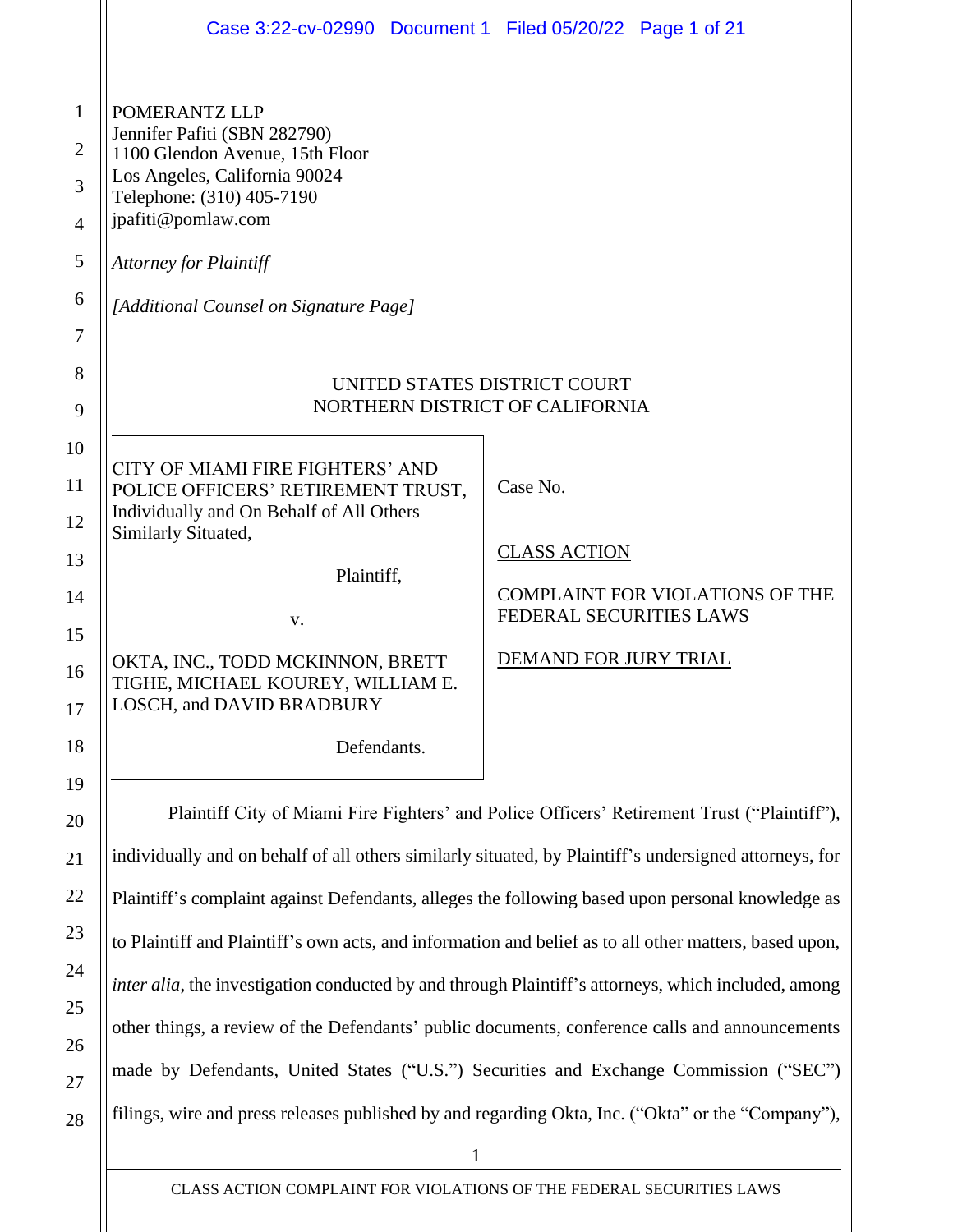analysts' reports and advisories about the Company, and information readily obtainable on the Internet. Plaintiff believes that substantial, additional evidentiary support will exist for the allegations set forth herein after a reasonable opportunity for discovery.

#### **NATURE OF THE ACTION**

1. This is a federal securities class action on behalf of a class consisting of all persons and entities other than Defendants that purchased or otherwise acquired Okta securities between March 5, 2021 and March 22, 2022, both dates inclusive (the "Class Period"), seeking to recover damages caused by Defendants' violations of the federal securities laws and to pursue remedies under Sections 10(b) and 20(a) of the Securities Exchange Act of 1934 (the "Exchange Act") and Rule 10b-5 promulgated thereunder, against the Company and certain of its top officials.

2. Okta provides identity solutions for enterprises, small and medium-sized businesses, universities, non-profits, and government agencies in the U.S. and internationally. The Company offers a variety of cybersecurity products and services. Following its completed merger with Auth0, Inc., a Delaware corporation ("Auth0"), on May 3, 2021 (the "Merger"), Okta began providing additional Auth0 products related to cybersecurity and login solutions.

3. Throughout the Class Period, Defendants made materially false and misleading statements regarding the Company's business, operations, and compliance policies. Specifically, Defendants made false and/or misleading statements and/or failed to disclose that: (i) Okta had inadequate cybersecurity controls; (ii) as a result, Okta's systems were vulnerable to data breaches; (iii) Okta ultimately did experience a data breach caused by a hacking group, which potentially affected hundreds of Okta customers; (iv) Okta initially did not disclose and subsequently downplayed the severity of the data breach; (v) all the foregoing, once revealed, was likely to have a material negative impact on Okta's business, financial condition, and reputation; and (vi) as a result, the Company's public statements were materially false and misleading at all relevant times.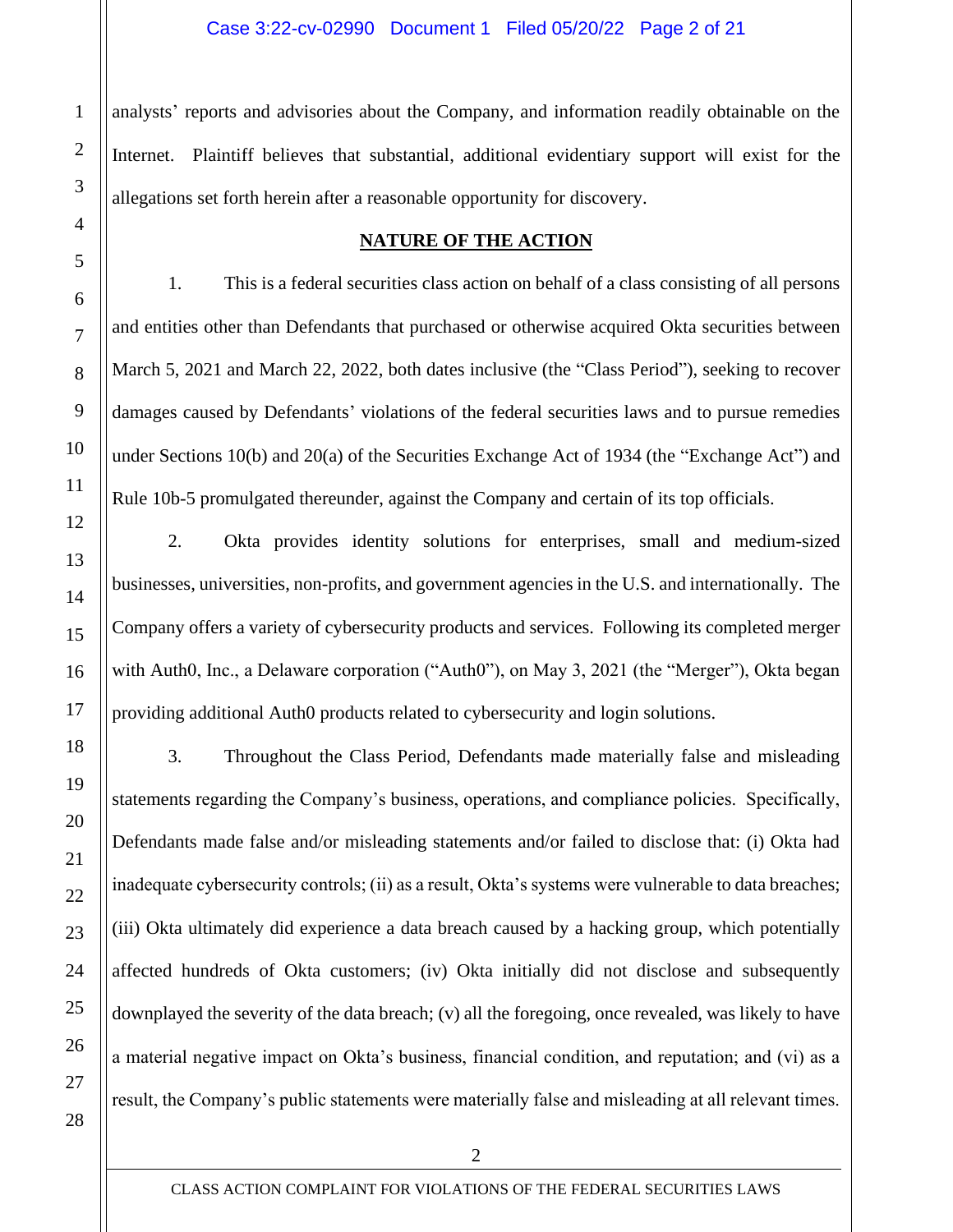#### Case 3:22-cv-02990 Document 1 Filed 05/20/22 Page 3 of 21

4. On or around March 21, 2022, hackers known as LAPSUS\$ posted screenshots on their Telegram<sup>1</sup> channel showing what they claimed was Okta's internal company environment. Thereafter, on March 22, 2022, the Company's Chief Executive Officer ("CEO"), Defendant Todd McKinnon ("McKinnon"), posted a statement on his Twitter account, disclosing that, "[i]n late January 2022, Okta detected an *attempt* to compromise the account of a third party customer support engineer working for one of our subprocessors" (emphasis added); that "[t]he matter was investigated and contained by the subprocessor"; that "[w]e believe the screenshots shared online are connected to this January event"; and that, "[b]ased on our investigation to date, there is no evidence of ongoing malicious activity beyond the activity detected in January."

5. On this news, Okta's stock price fell \$2.98 per share, or 1.76%, to close at \$166.43 per share on March 22, 2022.

6. Later, on March 22, 2022, during after-market hours, in a statement on Okta's website, the Company's Chief Security Officer ("CSO"), Defendant David Bradbury ("Bradbury"), disclosed, *inter alia*, that "[a]fter a thorough analysis of [the LAPSUS\$] claims, we have concluded that a small percentage of customers – approximately 2.5% – have potentially been impacted and whose data may have been viewed or acted upon."

7. Following Okta's updated statement, multiple news outlets reported that hundreds of the Company's clients were potentially affected by the January 2022 data breach. For example, on March 23, 2022, *CNN* published an article entitled "Okta concedes hundreds of clients could be affected by breach[,]" noting that, despite the Company's statement that "a small percentage of customers – approximately  $2.5%$  – have potentially been impacted[,]" the Company "has over

26 27 28

1

2

3

4

5

6

7

8

9

10

11

12

13

14

15

16

17

18

19

20

21

22

23

24

25

<sup>1</sup> Telegram is a cloud-based instant-messaging service.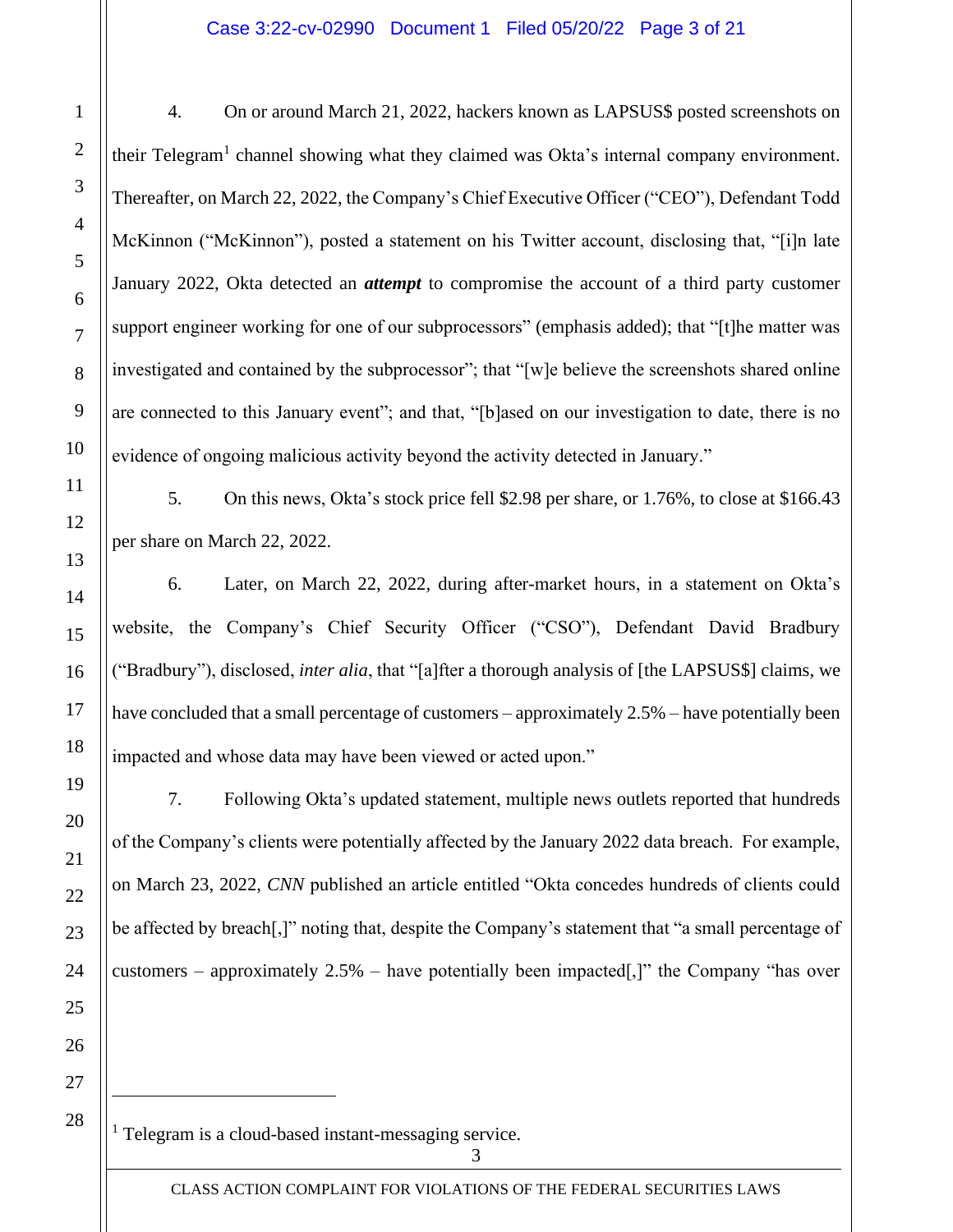15,000 customers, according to its website." That same day, *Reuters* and others published similar reports.

8. Separately, Okta was downgraded by Raymond James from "strong buy" to "market perform," noting, among other things, that "[w]hile partners were willing to trust Okta's track record, the handling of its latest security incident adds to our mounting concerns."

9. Following Okta's after-market update and Raymond James downgrade, the Company's stock price fell \$17.88 per share, or 10.74%, to close at \$148.55 per share on March 23, 2022.

10. As a result of Defendants' wrongful acts and omissions, and the precipitous decline in the market value of the Company's securities, Plaintiff and other Class members have suffered significant losses and damages.

# **JURISDICTION AND VENUE**

11. The claims asserted herein arise under and pursuant to Sections 10(b) and 20(a) of the Exchange Act (15 U.S.C. §§ 78j(b) and 78t(a)) and Rule 10b-5 promulgated thereunder by the SEC (17 C.F.R. § 240.10b-5).

12. This Court has jurisdiction over the subject matter of this action pursuant to 28 U.S.C. § 1331 and Section 27 of the Exchange Act.

13. Venue is proper in this Judicial District pursuant to Section 27 of the Exchange Act (15 U.S.C. § 78aa) and 28 U.S.C. § 1391(b). Okta is headquartered in this Judicial District, Defendants conduct business in this Judicial District, and a significant portion of Defendants' activities took place within this Judicial District.

14. In connection with the acts alleged in this complaint, Defendants, directly or indirectly, used the means and instrumentalities of interstate commerce, including, but not limited

1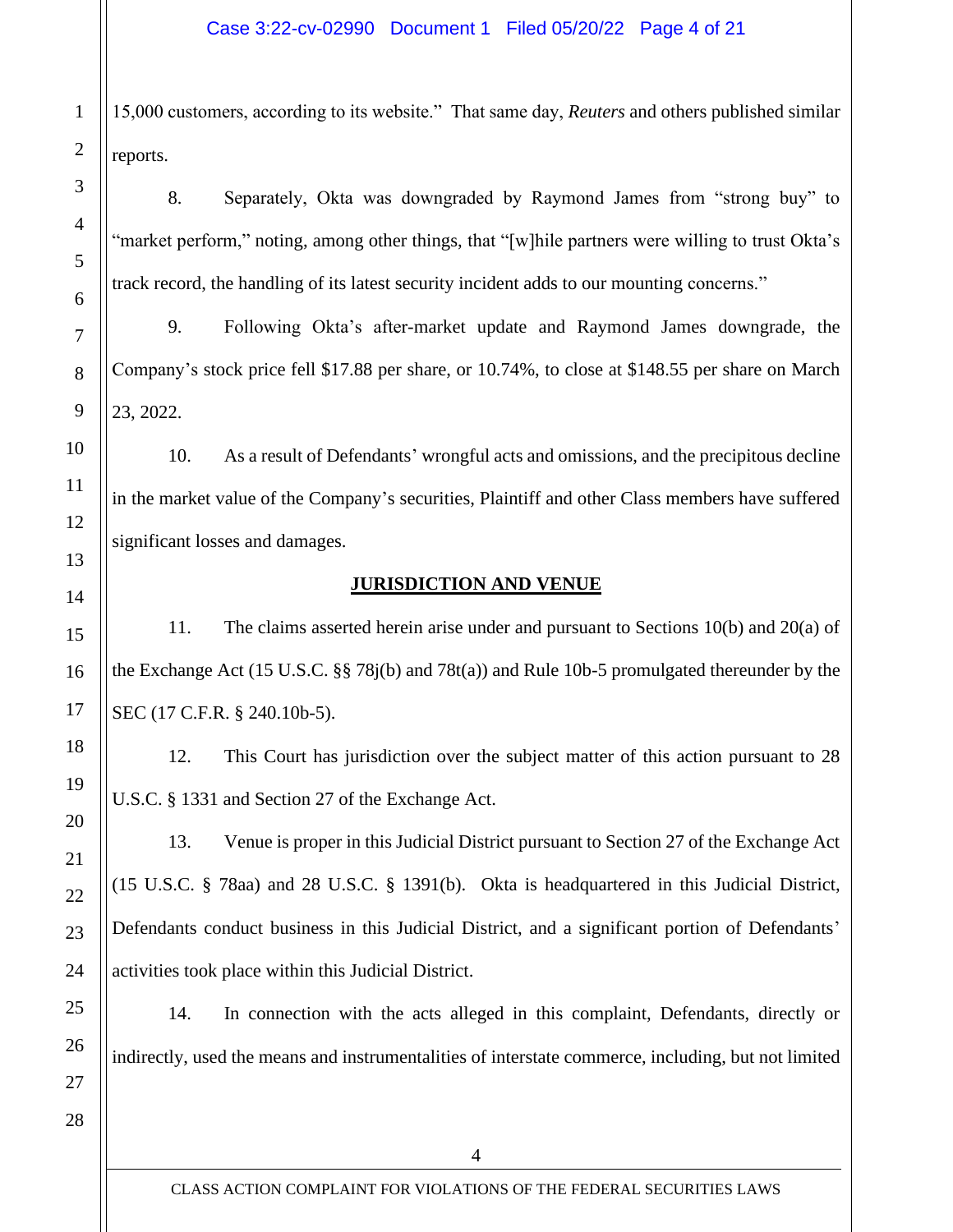to, the mails, interstate telephone communications, and the facilities of the national securities markets.

#### **PARTIES**

15. Plaintiff, as set forth in the attached Certification, acquired Okta securities at artificially inflated prices during the Class Period and was damaged upon the revelation of the alleged corrective disclosures.

16. Defendant Okta is a Delaware corporation with principal executive offices located at 100 First Street, Suite 600, San Francisco, California 94105. Okta's Class A common stock trades in an efficient market on the Nasdaq Stock Market ("NASDAQ") under the trading symbol "OKTA".

17. Defendant McKinnon has served as Okta's CEO at all relevant times. McKinnon is also a co-founder of the Company.

18. Defendant Brett Tighe ("Tighe") has served as Okta's Chief Financial Officer ("CFO") since January 2022. Tighe also served as the Company's interim CFO from June 2021 to his appointment as permanent CFO in January 2022.

19. Defendant Michael Kourey ("Kourey") served as Okta's CFO from March 2021 to June 2021.

20. Defendant William E. Losch ("Losch") served as Okta's CFO from before the start of the Class Period to March 2021.

21. Defendant Bradbury has served as Okta's CSO at all relevant times.

22. Defendants McKinnon, Tighe, Kourey, Losch, and Bradbury are sometimes referred to herein as the "Individual Defendants."

23. The Individual Defendants possessed the power and authority to control the contents of Okta's SEC filings, press releases, and other market communications. The Individual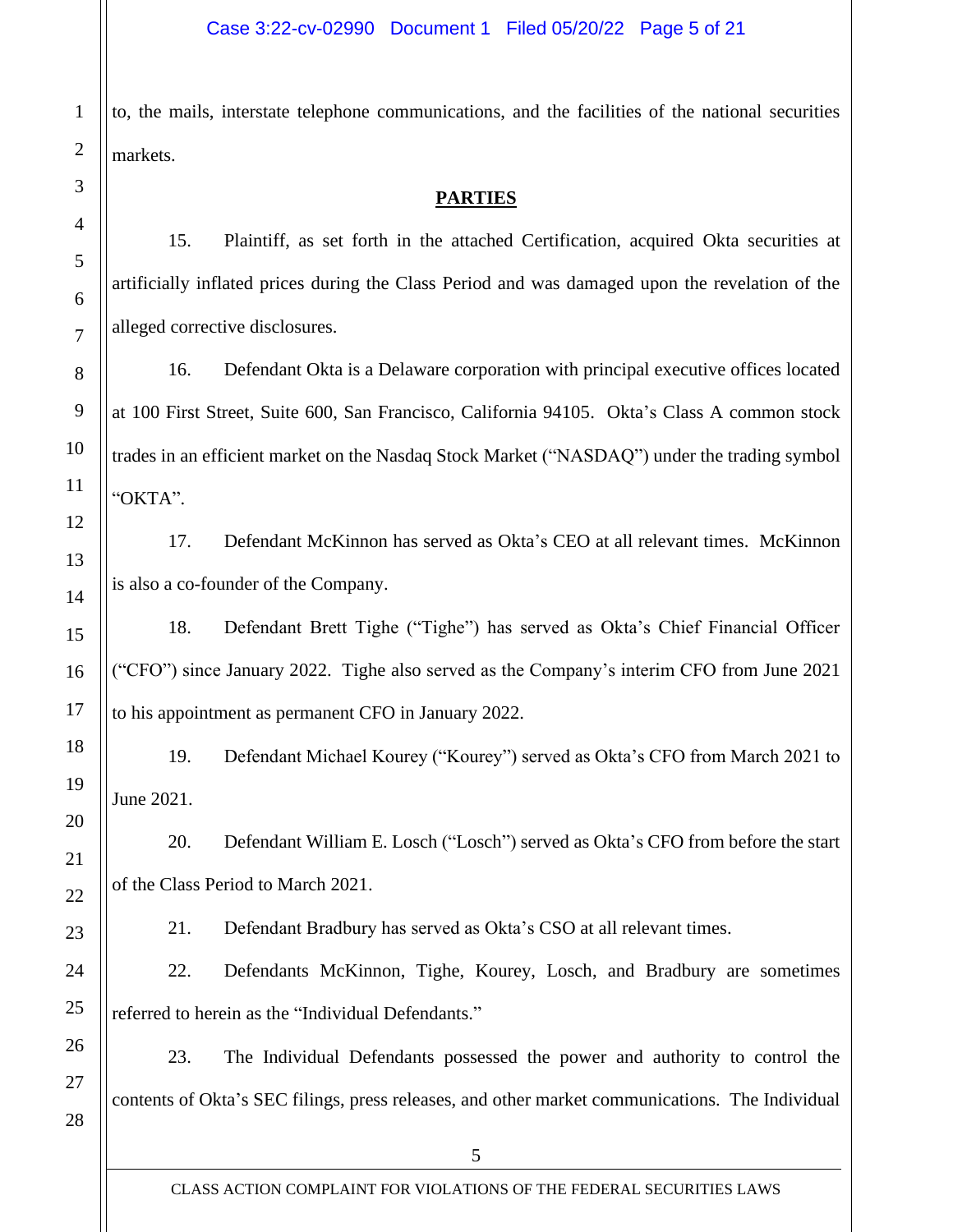Defendants were provided with copies of Okta's SEC filings and press releases alleged herein to be misleading prior to or shortly after their issuance and had the ability and opportunity to prevent their issuance or to cause them to be corrected. Because of their positions with Okta, and their access to material information available to them but not to the public, the Individual Defendants knew that the adverse facts specified herein had not been disclosed to and were being concealed from the public, and that the positive representations being made were then materially false and misleading. The Individual Defendants are liable for the false statements and omissions pleaded herein.

#### **SUBSTANTIVE ALLEGATIONS**

#### **Background**

24. Okta provides identity solutions for enterprises, small and medium-sized businesses, universities, non-profits, and government agencies in the U.S. and internationally. The Company offers a variety of cybersecurity products and services. Following the completed Merger with Auth0 on May 3, 2021, Okta began providing additional Auth0 products related to cybersecurity and login solutions.

## **Materially False and Misleading Statements Issued During the Class Period**

25. The Class Period begins on March 5, 2021, the day after Okta filed an annual report on Form 10-K with the SEC, reporting the Company's financial and operating results for its fiscal fourth quarter and year ended January 31, 2021 (the "2021 10-K"). In discussing generic, potential risks related to data breaches, that filing simultaneously assured investors, in relevant part, that Okta had made "significant efforts to create security barriers to such threats" and that "[t]he security measures we have integrated into our internal systems and platform . . . are designed to detect unauthorized activity and prevent or minimize security breaches[.]"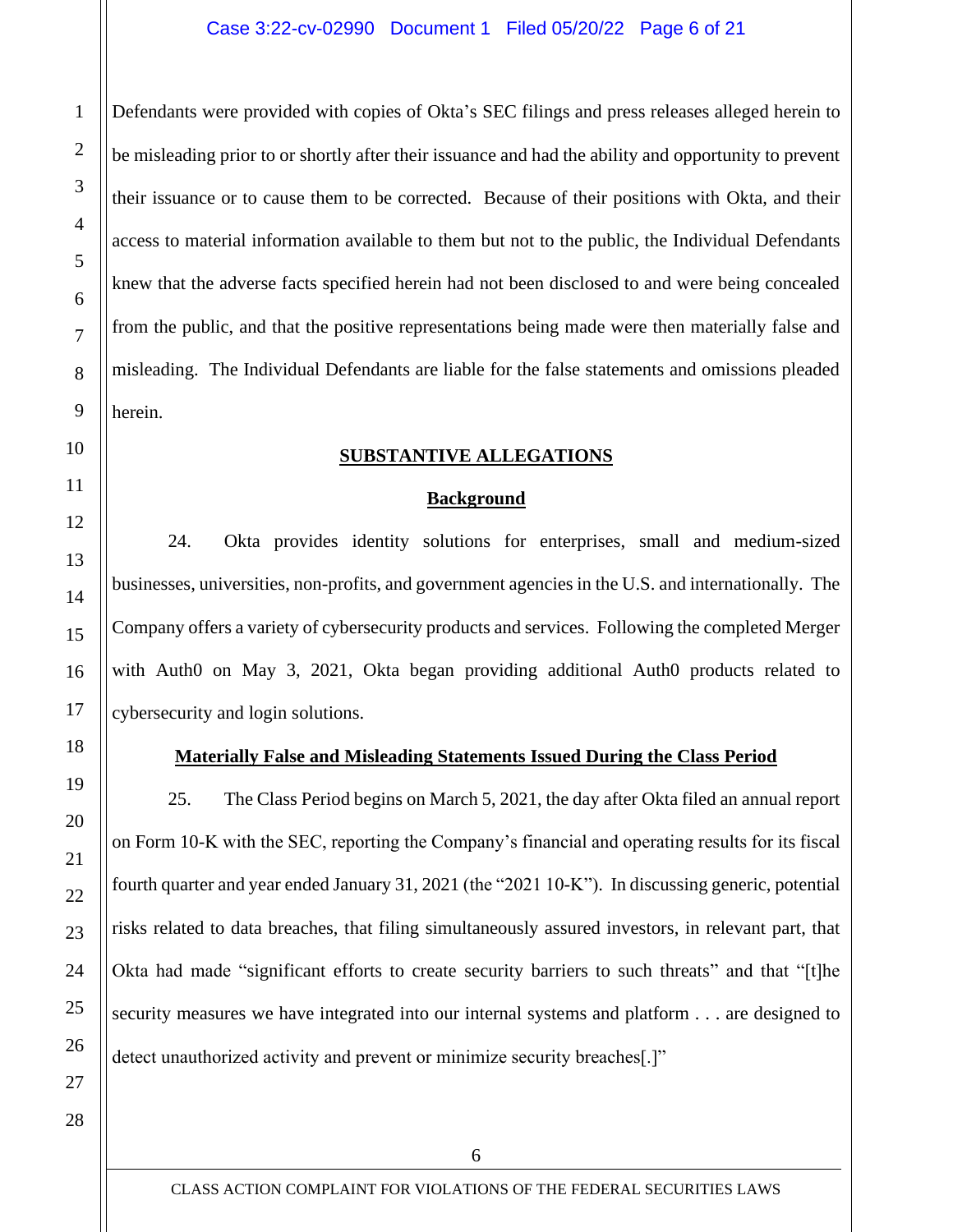# Case 3:22-cv-02990 Document 1 Filed 05/20/22 Page 7 of 21

| Appended as an exhibit to the 2021 10-K were signed certifications pursuant to the<br>26.                                                                                                                                                                                                                                                                                                                                  |  |  |
|----------------------------------------------------------------------------------------------------------------------------------------------------------------------------------------------------------------------------------------------------------------------------------------------------------------------------------------------------------------------------------------------------------------------------|--|--|
| Sarbanes-Oxley Act of 2002 ("SOX"), wherein Defendants McKinnon and Losch certified that                                                                                                                                                                                                                                                                                                                                   |  |  |
| "[t]he Company's [2021 10-K] fully complies with the requirements of Section 13(a) or Section                                                                                                                                                                                                                                                                                                                              |  |  |
| 15(d) of the Exchange Act" and that "[t]he information contained in the [2021 10-K] fairly                                                                                                                                                                                                                                                                                                                                 |  |  |
| presents, in all material respects, the financial condition and results of operations of the Company."                                                                                                                                                                                                                                                                                                                     |  |  |
| 27.<br>On May 3, 2021, Okta issued a press release announcing the completion of the                                                                                                                                                                                                                                                                                                                                        |  |  |
| Merger with Auth0. That press release stated, in relevant part:                                                                                                                                                                                                                                                                                                                                                            |  |  |
| Both Okta's and Auth0's platforms will be supported, invested in, and integrated<br>over time — accelerating innovation and making the Okta Identity Cloud even<br>more compelling for the full spectrum of customers and users.                                                                                                                                                                                           |  |  |
| * * *                                                                                                                                                                                                                                                                                                                                                                                                                      |  |  |
| Okta's and Auth0's comprehensive, complementary, and flexible identity platforms<br>solve every identity use case, regardless of the audience or user With combined<br>expertise across developer communities and the enterprise, Okta and Auth0 will<br>provide enhanced depth and breadth of identity solutions and will be even better<br>suited to integrate quickly into the modern tech stack of today's developers. |  |  |
| 28.<br>On May 26, 2021, Okta issued a press release announcing the Company's financial                                                                                                                                                                                                                                                                                                                                     |  |  |
| results for its first quarter ended April 30, 2021. That press release quoted Defendant McKinnon,                                                                                                                                                                                                                                                                                                                          |  |  |
| who represented, in relevant part: "With the closing of the Auth0 acquisition earlier this month,                                                                                                                                                                                                                                                                                                                          |  |  |
| we are further enhancing Okta's market-leading identity platform, enabling us to provide even                                                                                                                                                                                                                                                                                                                              |  |  |
| more choice and unprecedented innovation to customers and developers."                                                                                                                                                                                                                                                                                                                                                     |  |  |
| 29.<br>On May 27, 2021, Okta filed a quarterly report on Form 10-Q with the SEC,                                                                                                                                                                                                                                                                                                                                           |  |  |
| reporting the Company's financial and operating results for the quarter ended April 30, 2021 (the                                                                                                                                                                                                                                                                                                                          |  |  |
| "1Q22 10-Q"). That filing contained the same statements as referenced in $\P$ 25, supra, regarding                                                                                                                                                                                                                                                                                                                         |  |  |
| Okta's cybersecurity measures.                                                                                                                                                                                                                                                                                                                                                                                             |  |  |
| Appended as an exhibit to the 1Q22 10-Q were substantively the same SOX<br>30.                                                                                                                                                                                                                                                                                                                                             |  |  |
| certifications as referenced in in ¶ 26, <i>supra</i> , signed by Defendants McKinnon and Kourey.                                                                                                                                                                                                                                                                                                                          |  |  |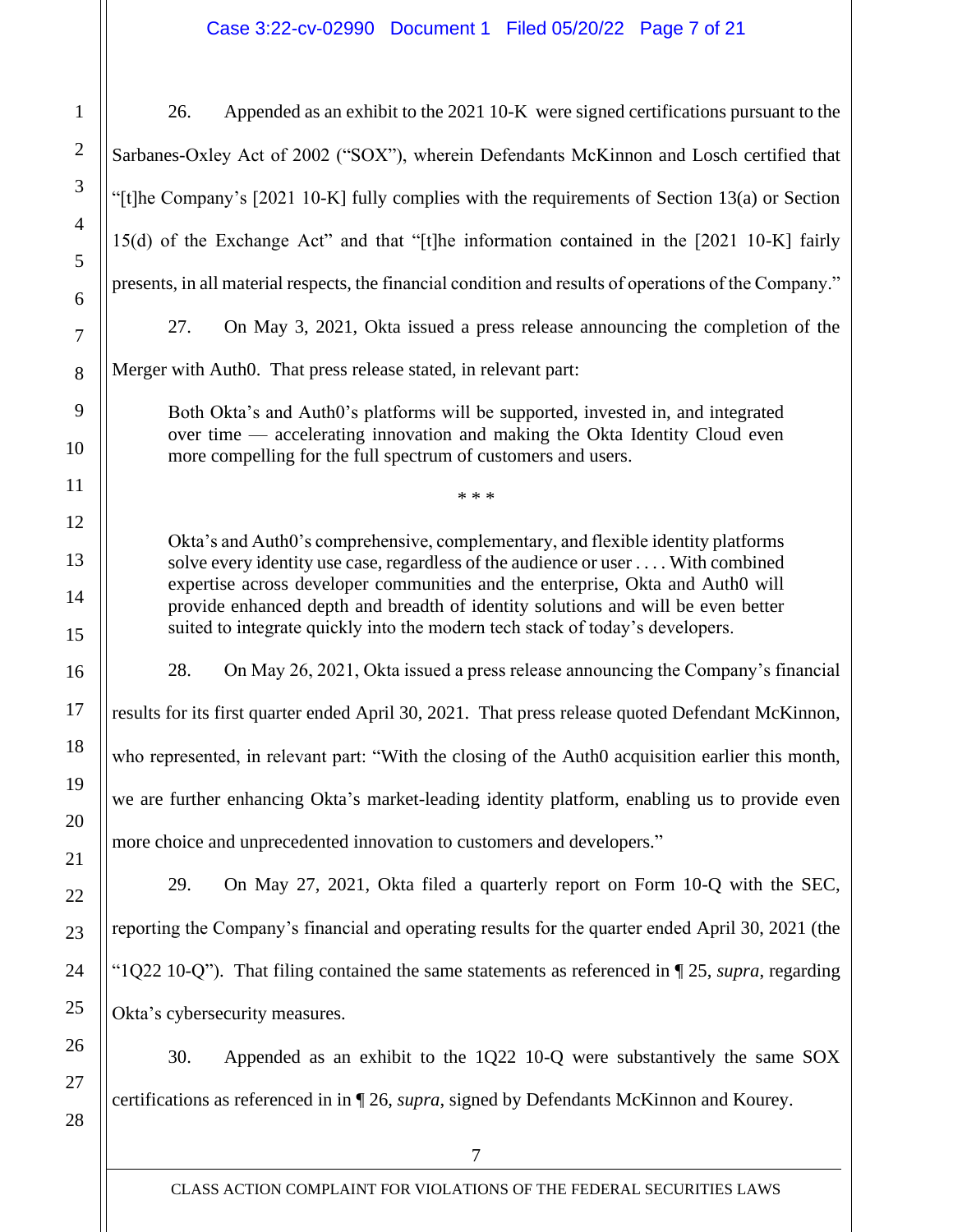31. On September 2, 2021, Okta filed a quarterly report on Form 10-Q with the SEC, reporting the Company's financial and operating results for the quarter ended July 31, 2021 (the "2Q22 10-Q"). That filing contained the same statements as referenced in ¶ 25, *supra*, regarding Okta's cybersecurity measures.

32. Additionally, with respect to Okta's acquired Auth0 business, the 2Q22 10-Q stated, in relevant part, that "[t]he Company expects to combine Auth0's developer-centric identity solution with the Company's Okta Identity Cloud to drive synergies, product options and value for current and future customers."

33. Appended as an exhibit to the 2Q22 10-Q were substantively the same SOX certifications as referenced in in ¶ 26, *supra*, signed by Defendants McKinnon and Tighe.

34. On December 2, 2021, Okta filed a quarterly report on Form 10-Q with the SEC, reporting the Company's financial and operating results for the quarter ended October 31, 2021 (the "3Q22 10-Q"). That filing contained the same statements as referenced in ¶ 25, *supra*, regarding Okta's cybersecurity measures.

35. Appended as an exhibit to the 3Q22 10-Q were substantively the same SOX certifications as referenced in in ¶ 26, *supra*, signed by Defendants McKinnon and Tighe.

36. On March 7, 2022, Okta filed an annual report on Form 10-K with the SEC, reporting the Company's financial and operating results for its fiscal fourth quarter and year ended January 31, 2022 (the "2022 10-K"). That filing contained the same statements as referenced in ¶ 25, *supra*, regarding Okta's cybersecurity measures.

37. Appended as an exhibit to the 2022 10-K were substantively the same SOX certifications as referenced in in ¶ 26, *supra*, signed by Defendants McKinnon and Tighe.

38. The statements referenced in ¶¶ 25-37 were materially false and misleading because Defendants made false and/or misleading statements, as well as failed to disclose material adverse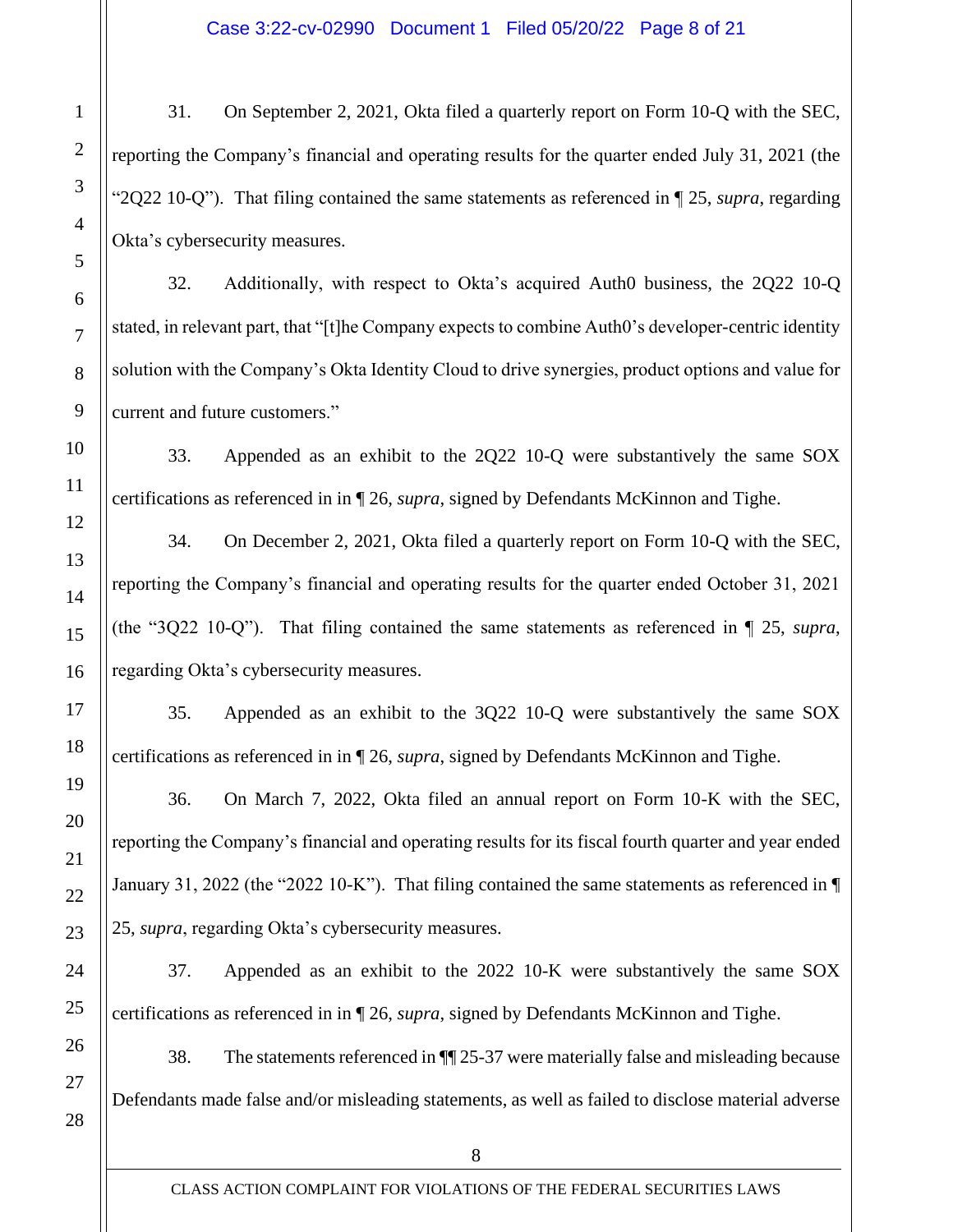#### Case 3:22-cv-02990 Document 1 Filed 05/20/22 Page 9 of 21

facts about the Company's business, operations, and compliance policies. Specifically, Defendants made false and/or misleading statements and/or failed to disclose that: (i) Okta had inadequate cybersecurity controls; (ii) as a result, Okta's systems were vulnerable to data breaches; (iii) Okta ultimately did experience a data breach caused by a hacking group, which potentially affected hundreds of Okta customers; (iv) Okta initially did not disclose the data breach; (v) all the foregoing, once revealed, was likely to have a material negative impact on Okta's business, financial condition, and reputation; and (vi) as a result, the Company's public statements were materially false and misleading at all relevant times.

#### **The Truth Begins to Emerge**

39. On or around March 21, 2022, hackers known as LAPSUS\$ posted screenshots on their Telegram channel showing what they claimed was Okta's internal company environment. Thereafter, on March 22, 2022, Defendant McKinnon posted a statement on his Twitter account, disclosing the following:

In late January 2022, Okta detected an attempt to compromise the account of a third

party customer support engineer working for one of our subprocessors. The matter was investigated and contained by the subprocessor. (1 of 2)

\* \* \*

We believe the screenshots shared online are connected to this January event. Based on our investigation to date, there is no evidence of ongoing malicious activity beyond the activity detected in January. (2 of 2)

40. On this news, Okta's stock price fell \$2.98 per share, or 1.76%, to close at \$166.43

per share on March 22, 2022. Despite this decline in the Company's stock price, Okta securities

continued to trade at artificially inflated prices throughout the remainder of the Class Period as a

result of Defendants' continued misrepresentations and omissions regarding the true scope and

27 severity of the data breach.

28

1

2

3

4

5

6

7

8

9

10

11

12

13

14

15

16

17

18

19

20

21

22

23

24

25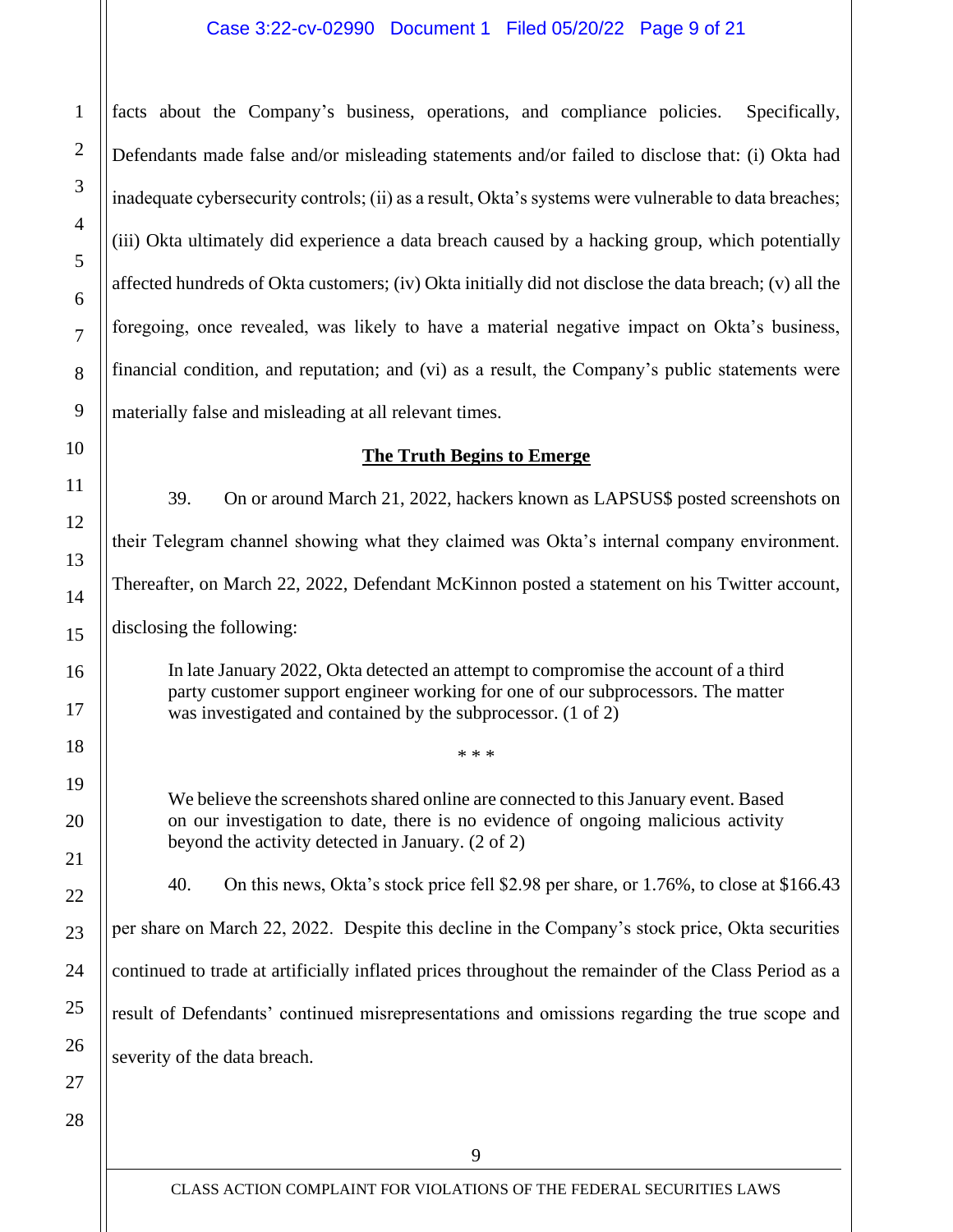41. For example, in answering an individual's reply to the same March 22, 2022 Twitter

| $\mathbf 1$    |
|----------------|
| $\overline{c}$ |
| 3              |
| $\overline{4}$ |
| 5              |
| 6              |
| $\overline{7}$ |
| 8              |
| $\overline{Q}$ |
| 10             |
| 11             |
| 12             |
| 13             |
| 14             |
| 15             |
| 16             |
| 17             |
| 18             |
| 19             |
| 20             |
| $^{21}$        |
| )              |
| $\mathbf{I}$   |
| ,<br>4         |
| 25             |
| $\frac{2}{3}$  |
| 'ِ(            |
| ر(             |

post, which questioned why "Okta gives 'superuser' access to customer tenants to people who are not Okta employees[,]" Defendant McKinnon downplayed the level of access a potential breach would have afforded any malicious actors, stating as follows: Let's be clear. Nobody had "SuperUser admin". Support reps have access to a support tool with the (unfortunate) name of SuperUser. What they do with that tool is limited to what a support rep needs. It's built with "Least privileges" in mind. Our blog has more detail. In response, other individuals continued to reply to Defendant McKinnon's Twitter post—and went unanswered—questioning whether there was "[a]ny proof[]" regarding the data breach and whether "the 'attempt' [was] successful?" 42. Also on March 22, 2022, Okta published an "Official Okta Statement on LAPSUS\$ Claims" on the Company's website, wherein Okta's CSO, Defendant Bradbury, assured investors, in relevant part: *The Okta service has not been breached* and remains fully operational. There are no corrective actions that need to be taken by our customers. In January 2022, Okta detected an *unsuccessful* attempt to compromise the account of a customer support engineer working for a third-party provider. As part of our regular procedures, we alerted the provider to the situation, while simultaneously terminating the user's active Okta sessions and suspending the individual's account. Following those actions, we shared pertinent information (including suspicious IP addresses) to supplement their investigation, which was supported by a third-party forensics firm. Following the completion of the service provider's investigation, we received a report from the forensics firm this week. The report highlighted that there was a five-day window of time between January 16-21, 2022, where an attacker had access to a support engineer's laptop. This is consistent with the screenshots that we became aware of yesterday. *The potential impact to Okta customers is limited to the access that support engineers have.* These engineers are unable to create or delete users, or download customer databases. Support engineers do have access to limited data - for example, Jira tickets and lists of users - that were seen in the screenshots. Support engineers are also able to facilitate the resetting of passwords and multi-factor authentication factors for users, but are unable to obtain those passwords.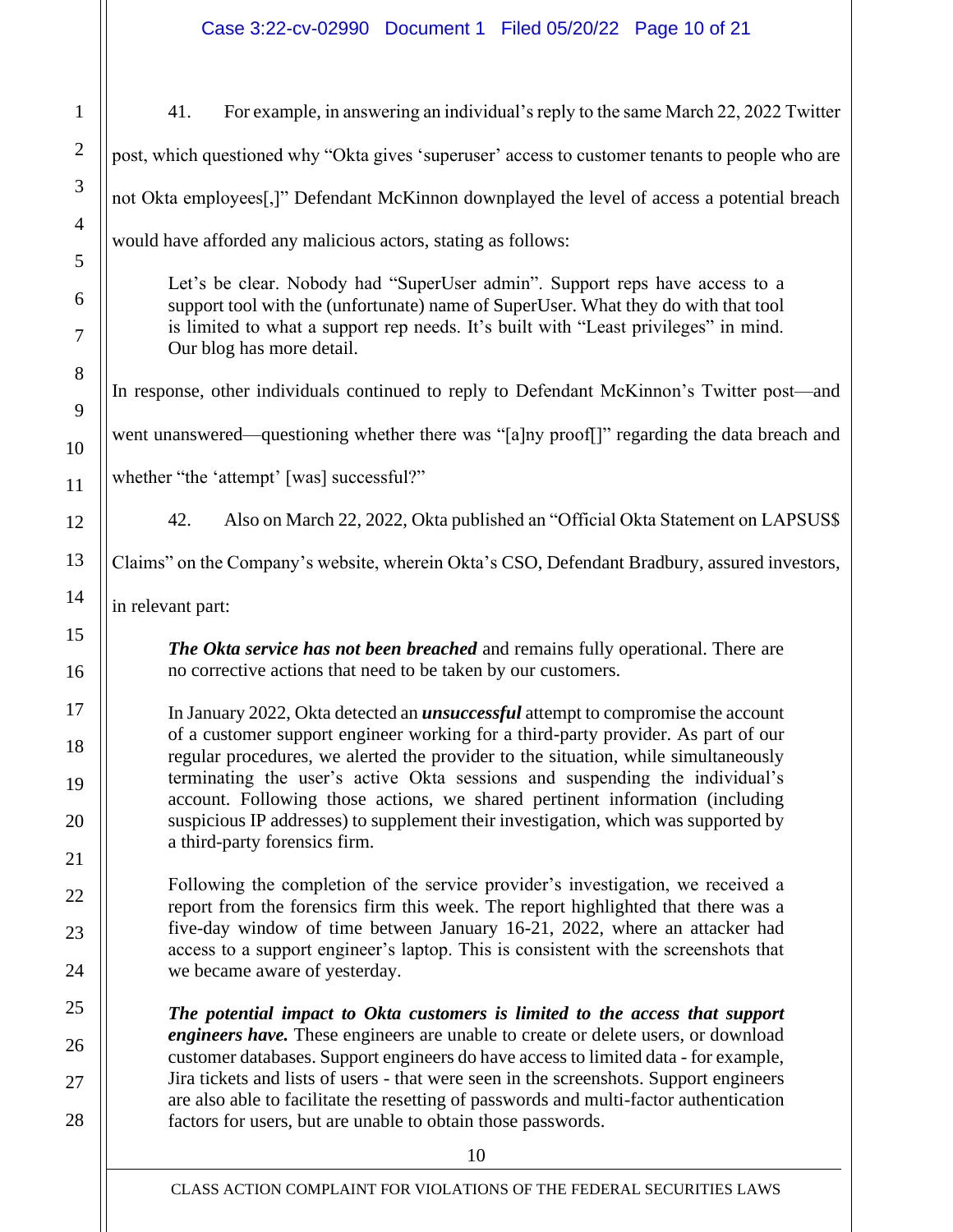## Case 3:22-cv-02990 Document 1 Filed 05/20/22 Page 11 of 21

We are actively continuing our investigation, including identifying and contacting those customers that may have been impacted. There is no impact to Auth0 customers, and there is no impact to HIPAA and FedRAMP customers.

We take our responsibility to protect and secure our customers' information very seriously. *We are deeply committed to transparency* and will communicate additional updates when available.

(Emphases added.)

43. The statements referenced in ¶¶ 39 and 41-42 were materially false and misleading because Defendants made false and/or misleading statements, as well as failed to disclose material adverse facts about the Company's business, operations, and compliance policies. Specifically, Defendants made false and/or misleading statements and/or failed to disclose that: (i) Okta had inadequate cybersecurity controls; (ii) as a result, Okta's systems were vulnerable to data breaches; (iii) Okta ultimately did experience a data breach caused by a hacking group, which potentially affected hundreds of Okta customers; (iv) Okta downplayed the severity of the data breach; (v) all the foregoing, once revealed, was likely to have a material negative impact on Okta's business, financial condition, and reputation; and (vi) as a result, the Company's public statements were materially false and misleading at all relevant times.

# **The Truth Fully Emerges**

44. On March 22, 2022, during after-market hours, in a statement on Okta's website, Defendant Bradbury revealed, in relevant part:

As we shared earlier today, we are conducting a thorough investigation into the recent LAPSUS\$ claims and any impact on our valued customers. The Okta service is fully operational, and there are no corrective actions our customers need to take.

*After a thorough analysis of these claims, we have concluded that a small percentage of customers – approximately 2.5% – have potentially been impacted and whose data may have been viewed or acted upon.* We have identified those customers and already reached out directly by email. We are sharing this interim update, consistent with our values of customer success, integrity, and transparency.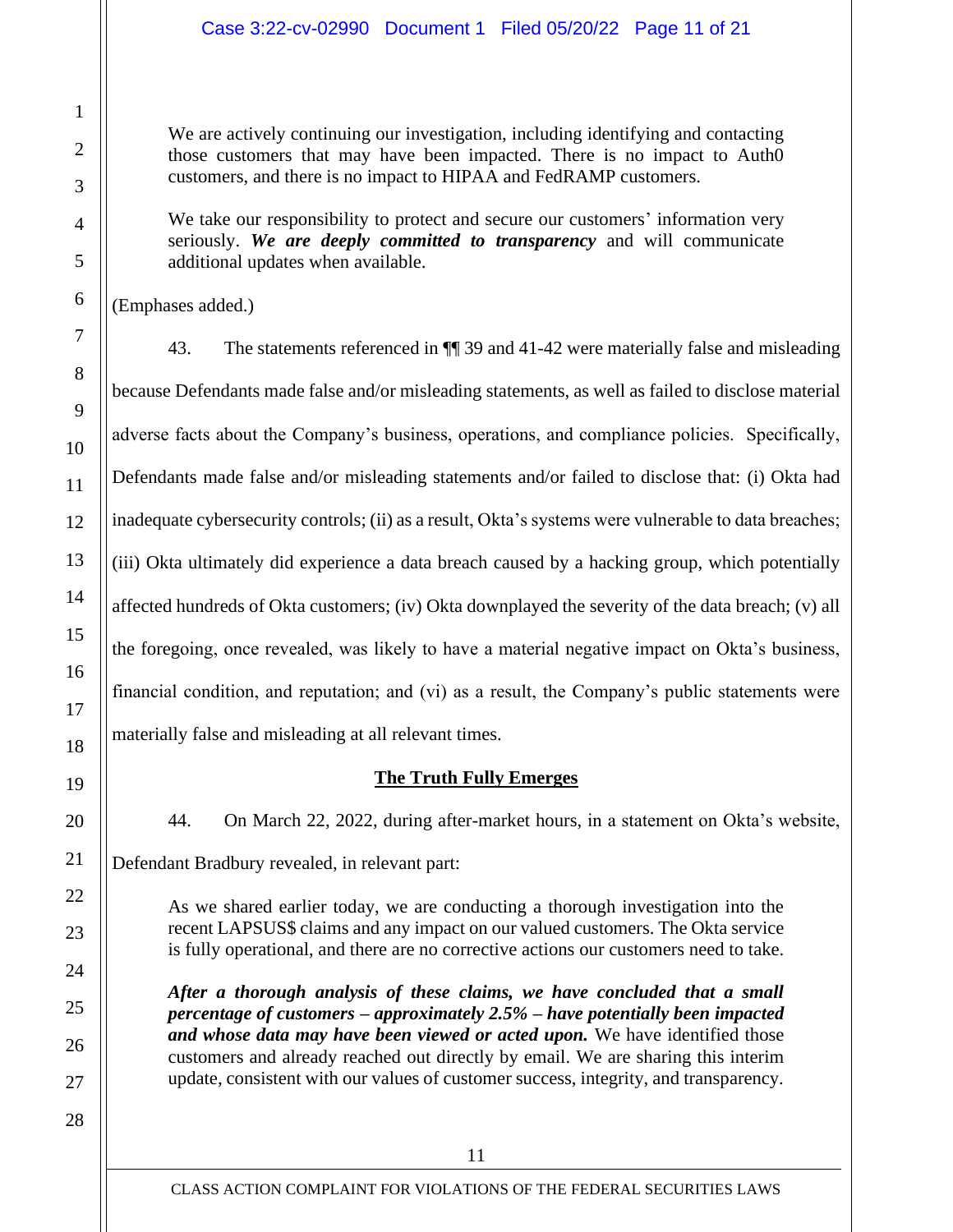#### Case 3:22-cv-02990 Document 1 Filed 05/20/22 Page 12 of 21

Our customers are our pride, purpose, and #1 priority. We take our responsibility to protect and secure customers' information very seriously. We deeply apologize for the inconvenience and uncertainty this has caused.

(Emphasis added.)

45. Following Okta's updated statement, multiple news outlets reported that hundreds of the Company's clients were potentially affected by the January 2022 data breach. For example, on March 23, 2022, *CNN* published an article entitled "Okta concedes hundreds of clients could be affected by breach[,]" noting that, despite the Company's statement that "a small percentage of customers – approximately  $2.5%$  – have potentially been impacted[,]" the Company "has over 15,000 customers, according to its website." That same day, *Reuters* and others published similar reports.

46. Separately, Okta was downgraded by Raymond James from "strong buy" to "market perform," noting, among other things, that "[w]hile partners were willing to trust Okta's track record, the handling of its latest security incident adds to our mounting concerns."

47. Following Okta's after-market update and Raymond James downgrade, the Company's stock price fell \$17.88 per share, or 10.74%, to close at \$148.55 per share on March 23, 2022.

48. As a result of Defendants' wrongful acts and omissions, and the precipitous decline in the market value of the Company's securities, Plaintiff and other Class members have suffered significant losses and damages.

#### **Post-Class Period Developments**

49. Between March 23 and March 24, 2022, news outlets reported that the suspected LAPSUS\$ hackers behind Okta's January 2022 data breach were teenagers. For example, on March 23, 2022, *Bloomberg* reported that researchers investigating LAPSUS\$ "have traced the attacks to a 16-year-old living at his mother's house near Oxford, England[,]" who "they believe .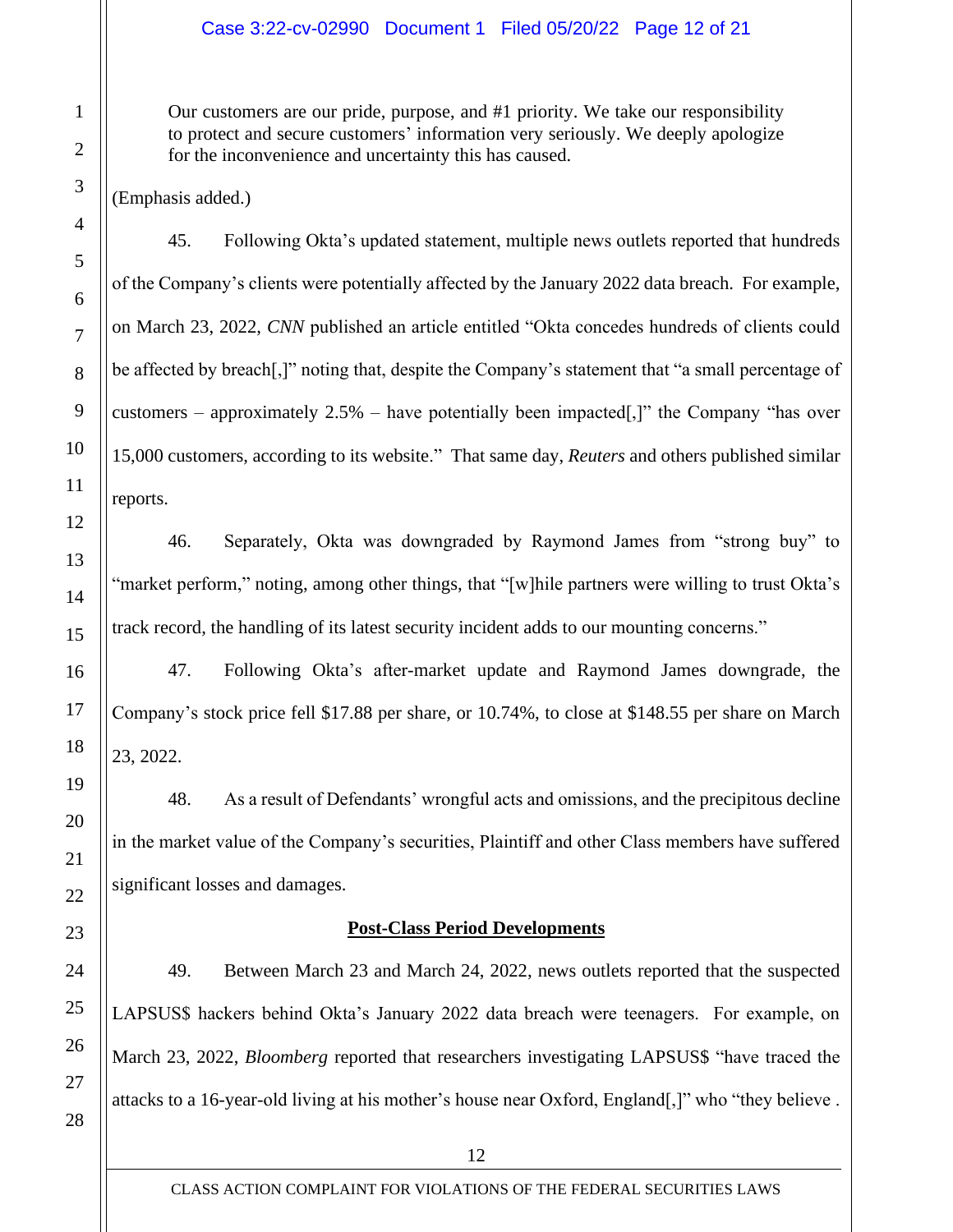# Case 3:22-cv-02990 Document 1 Filed 05/20/22 Page 13 of 21

| $\mathbf{1}$   | is the mastermind." Similarly, on March 24, 2022, Bloomberg reported that "London police                                                                                   |  |
|----------------|----------------------------------------------------------------------------------------------------------------------------------------------------------------------------|--|
| $\mathbf{2}$   | arrested seven people in the U.K. on Thursday in connection with an investigation into" LAPSUS\$,                                                                          |  |
| 3              | and that "[t] he suspects, ages 16 to 21, have been released under investigation.]"                                                                                        |  |
| $\overline{4}$ | 50.<br>On March 25, 2022, as part of an FAQ regarding the January 2022 data breach,                                                                                        |  |
| 5<br>6         | Okta apologized for not notifying customers regarding the cybersecurity attack in January when it                                                                          |  |
| $\overline{7}$ | was initially discovered. That statement stated, in relevant part:                                                                                                         |  |
| 8              | Why didn't Okta notify customers in January?                                                                                                                               |  |
| 9              | We want to acknowledge that we made a mistake. Sitel is our service provider for<br>which we are ultimately responsible.                                                   |  |
| 10             |                                                                                                                                                                            |  |
| 11             | In January, we did not know the extent of the Sitel issue $-$ only that we detected<br>and prevented an account takeover attempt and that Sitel had retained a third party |  |
| 12             | forensic firm to investigate. At that time, we didn't recognize that there was a risk<br>to Okta and our customers. We should have more actively and forcefully compelled  |  |
| 13             | information from Sitel.                                                                                                                                                    |  |
| 14             | In light of the evidence that we have gathered in the last week, it is clear that we                                                                                       |  |
| 15             | would have made a different decision if we had been in possession of all of the facts<br>that we have today.                                                               |  |
| 16             | (Emphasis in original.)                                                                                                                                                    |  |
| 17<br>18       | 51.<br>Following these additional developments, Okta's stock price closed as low as                                                                                        |  |
| 19             | \$138.11 per share on March 25, 2022                                                                                                                                       |  |
| 20             | PLAINTIFF'S CLASS ACTION ALLEGATIONS                                                                                                                                       |  |
| 21             | 52.<br>Plaintiff brings this action as a class action pursuant to Federal Rule of Civil                                                                                    |  |
| 22             | Procedure $23(a)$ and $(b)(3)$ on behalf of a Class, consisting of all those who purchased or otherwise                                                                    |  |
| 23             | acquired Okta securities during the Class Period (the "Class"); and were damaged upon the                                                                                  |  |
| 24             | revelation of the alleged corrective disclosures. Excluded from the Class are Defendants herein,                                                                           |  |
| 25             | the officers and directors of the Company, at all relevant times, members of their immediate                                                                               |  |
| 26             |                                                                                                                                                                            |  |
| 27             | families and their legal representatives, heirs, successors or assigns and any entity in which                                                                             |  |
| 28             | Defendants have or had a controlling interest.                                                                                                                             |  |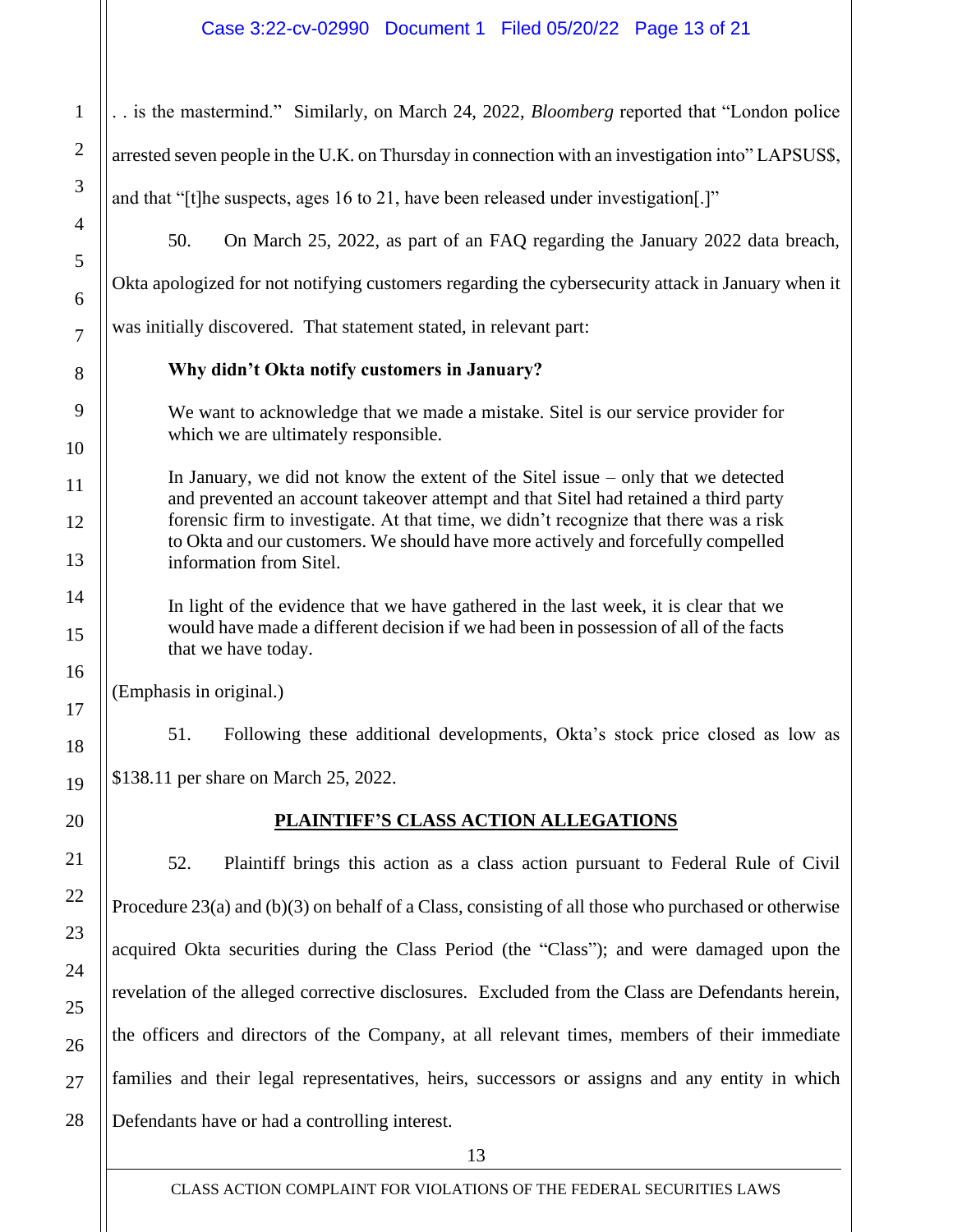#### Case 3:22-cv-02990 Document 1 Filed 05/20/22 Page 14 of 21

53. The members of the Class are so numerous that joinder of all members is impracticable. Throughout the Class Period, Okta securities were actively traded on the NASDAQ. While the exact number of Class members is unknown to Plaintiff at this time and can be ascertained only through appropriate discovery, Plaintiff believes that there are hundreds or thousands of members in the proposed Class. Record owners and other members of the Class may be identified from records maintained by Okta or its transfer agent and may be notified of the pendency of this action by mail, using the form of notice similar to that customarily used in securities class actions.

54. Plaintiff's claims are typical of the claims of the members of the Class as all members of the Class are similarly affected by Defendants' wrongful conduct in violation of federal law that is complained of herein.

55. Plaintiff will fairly and adequately protect the interests of the members of the Class and has retained counsel competent and experienced in class and securities litigation. Plaintiff has no interests antagonistic to or in conflict with those of the Class.

56. Common questions of law and fact exist as to all members of the Class and predominate over any questions solely affecting individual members of the Class. Among the questions of law and fact common to the Class are:

- whether the federal securities laws were violated by Defendants' acts as alleged herein;
- whether statements made by Defendants to the investing public during the Class Period misrepresented material facts about the business, operations and management of Okta;
- whether the Individual Defendants caused Okta to issue false and misleading financial statements during the Class Period;
- whether Defendants acted knowingly or recklessly in issuing false and misleading financial statements;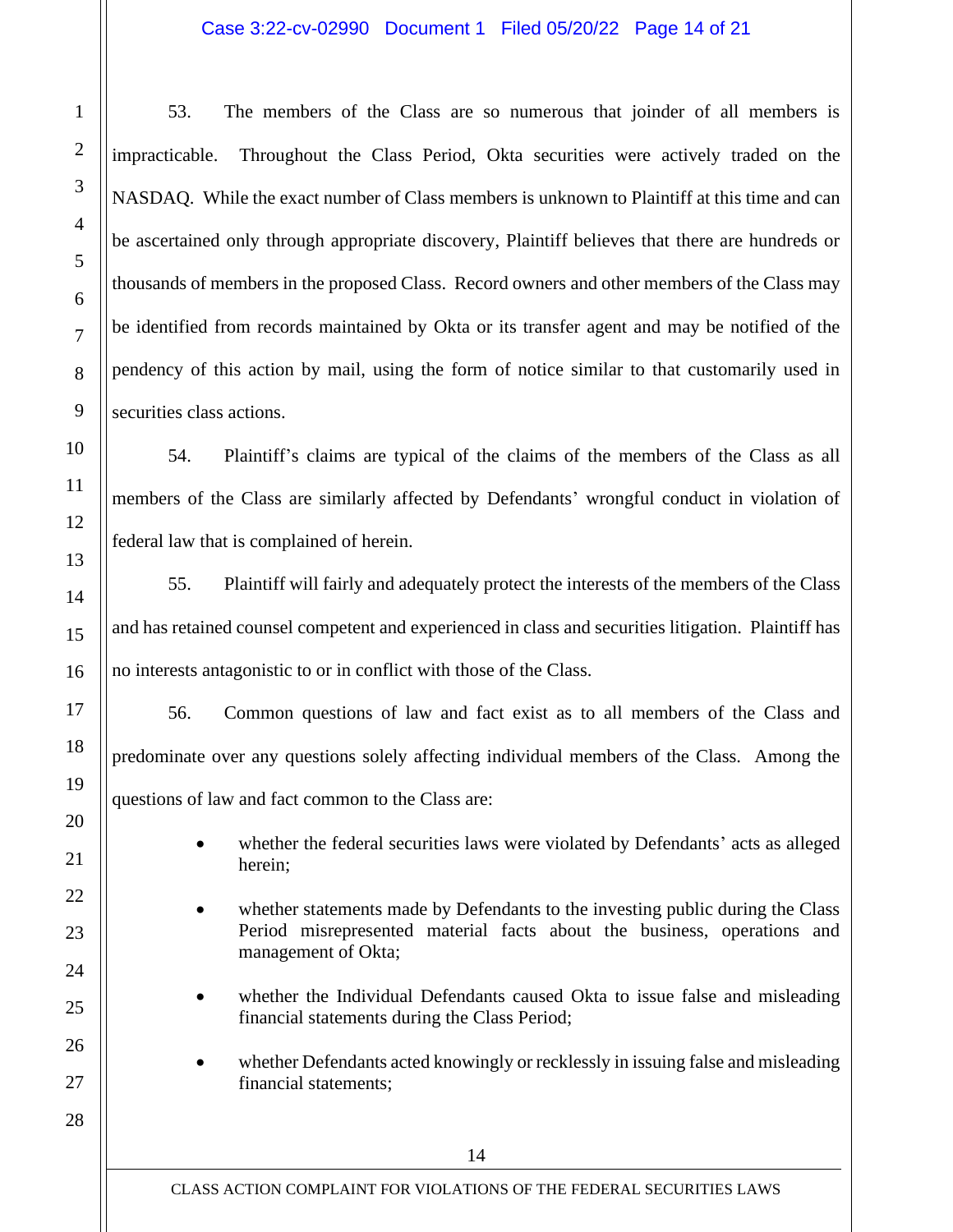|                     | Case 3:22-cv-02990 Document 1 Filed 05/20/22 Page 15 of 21                                                                                                                                                                                    |  |  |
|---------------------|-----------------------------------------------------------------------------------------------------------------------------------------------------------------------------------------------------------------------------------------------|--|--|
| 1<br>$\overline{2}$ | whether the prices of Okta securities during the Class Period were artificially<br>inflated because of the Defendants' conduct complained of herein; and                                                                                      |  |  |
| 3                   | whether the members of the Class have sustained damages and, if so, what is the<br>proper measure of damages.                                                                                                                                 |  |  |
| $\overline{4}$<br>5 | A class action is superior to all other available methods for the fair and efficient<br>57.                                                                                                                                                   |  |  |
| 6                   | adjudication of this controversy since joinder of all members is impracticable. Furthermore, as the                                                                                                                                           |  |  |
| $\tau$              | damages suffered by individual Class members may be relatively small, the expense and burden                                                                                                                                                  |  |  |
| 8                   | of individual litigation make it impossible for members of the Class to individually redress the                                                                                                                                              |  |  |
| 9                   | wrongs done to them. There will be no difficulty in the management of this action as a class action.                                                                                                                                          |  |  |
| 10                  | Plaintiff will rely, in part, upon the presumption of reliance established by the fraud-<br>58.                                                                                                                                               |  |  |
| 11                  | on-the-market doctrine in that:                                                                                                                                                                                                               |  |  |
| 12<br>13            | Defendants made public misrepresentations or failed to disclose material facts<br>during the Class Period;                                                                                                                                    |  |  |
| 14                  | the omissions and misrepresentations were material;                                                                                                                                                                                           |  |  |
| 15<br>16            | Okta securities are traded in an efficient market;                                                                                                                                                                                            |  |  |
| 17                  | the Company's shares were liquid and traded with moderate to heavy volume<br>during the Class Period;                                                                                                                                         |  |  |
| 18<br>19            | the Company traded on the NASDAQ and was covered by multiple analysts;                                                                                                                                                                        |  |  |
| 20                  | the misrepresentations and omissions alleged would tend to induce a reasonable<br>investor to misjudge the value of the Company's securities; and                                                                                             |  |  |
| 21<br>22<br>23      | Plaintiff and members of the Class purchased, acquired and/or sold Okta<br>securities between the time the Defendants failed to disclose or misrepresented<br>material facts and the time the true facts were disclosed, without knowledge of |  |  |
| 24                  | the omitted or misrepresented facts.<br>Based upon the foregoing, Plaintiff and the members of the Class are entitled to a<br>59.                                                                                                             |  |  |
| 25                  | presumption of reliance upon the integrity of the market.                                                                                                                                                                                     |  |  |
| 26<br>27            | 60.<br>Alternatively, Plaintiff and the members of the Class are entitled to the presumption                                                                                                                                                  |  |  |
| 28                  | of reliance established by the Supreme Court in Affiliated Ute Citizens of the State of Utah v.                                                                                                                                               |  |  |
|                     | 15                                                                                                                                                                                                                                            |  |  |

CLASS ACTION COMPLAINT FOR VIOLATIONS OF THE FEDERAL SECURITIES LAWS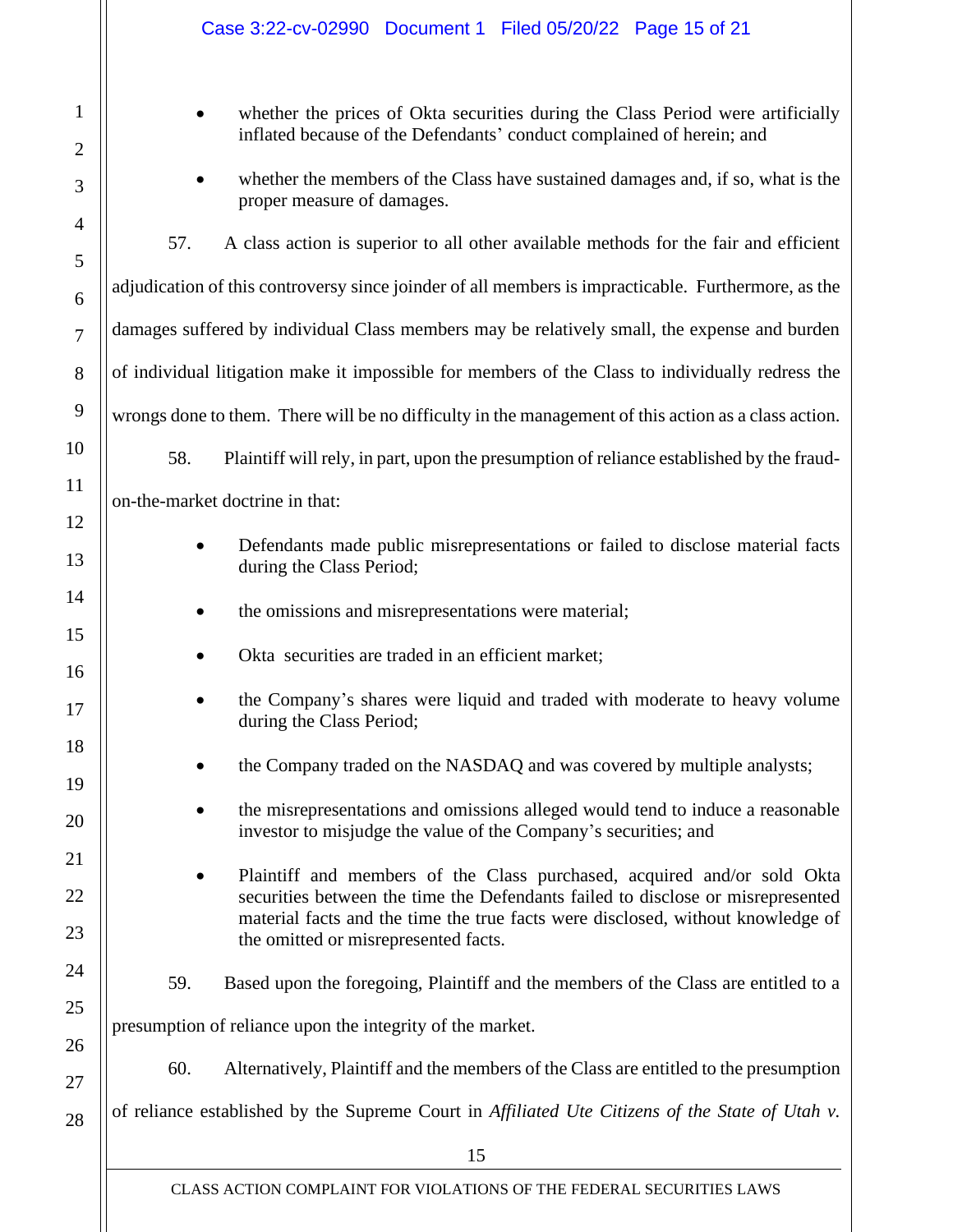*United States*, 406 U.S. 128, 92 S. Ct. 2430 (1972), as Defendants omitted material information in their Class Period statements in violation of a duty to disclose such information, as detailed above.

## **COUNT I**

## **(Violations of Section 10(b) of the Exchange Act and Rule 10b-5 Promulgated Thereunder Against All Defendants)**

61. Plaintiff repeats and re-alleges each and every allegation contained above as if fully set forth herein.

62. This Count is asserted against Defendants and is based upon Section 10(b) of the Exchange Act, 15 U.S.C. § 78j(b), and Rule 10b-5 promulgated thereunder by the SEC.

63. During the Class Period, Defendants engaged in a plan, scheme, conspiracy and course of conduct, pursuant to which they knowingly or recklessly engaged in acts, transactions, practices and courses of business which operated as a fraud and deceit upon Plaintiff and the other members of the Class; made various untrue statements of material facts and omitted to state material facts necessary in order to make the statements made, in light of the circumstances under which they were made, not misleading; and employed devices, schemes and artifices to defraud in connection with the purchase and sale of securities. Such scheme was intended to, and, throughout the Class Period, did: (i) deceive the investing public, including Plaintiff and other Class members, as alleged herein; (ii) artificially inflate and maintain the market price of Okta securities; and (iii) cause Plaintiff and other members of the Class to purchase or otherwise acquire Okta securities and options at artificially inflated prices. In furtherance of this unlawful scheme, plan and course of conduct, Defendants, and each of them, took the actions set forth herein.

64. Pursuant to the above plan, scheme, conspiracy and course of conduct, each of the Defendants participated directly or indirectly in the preparation and/or issuance of the quarterly and annual reports, SEC filings, press releases and other statements and documents described above, including statements made to securities analysts and the media that were designed to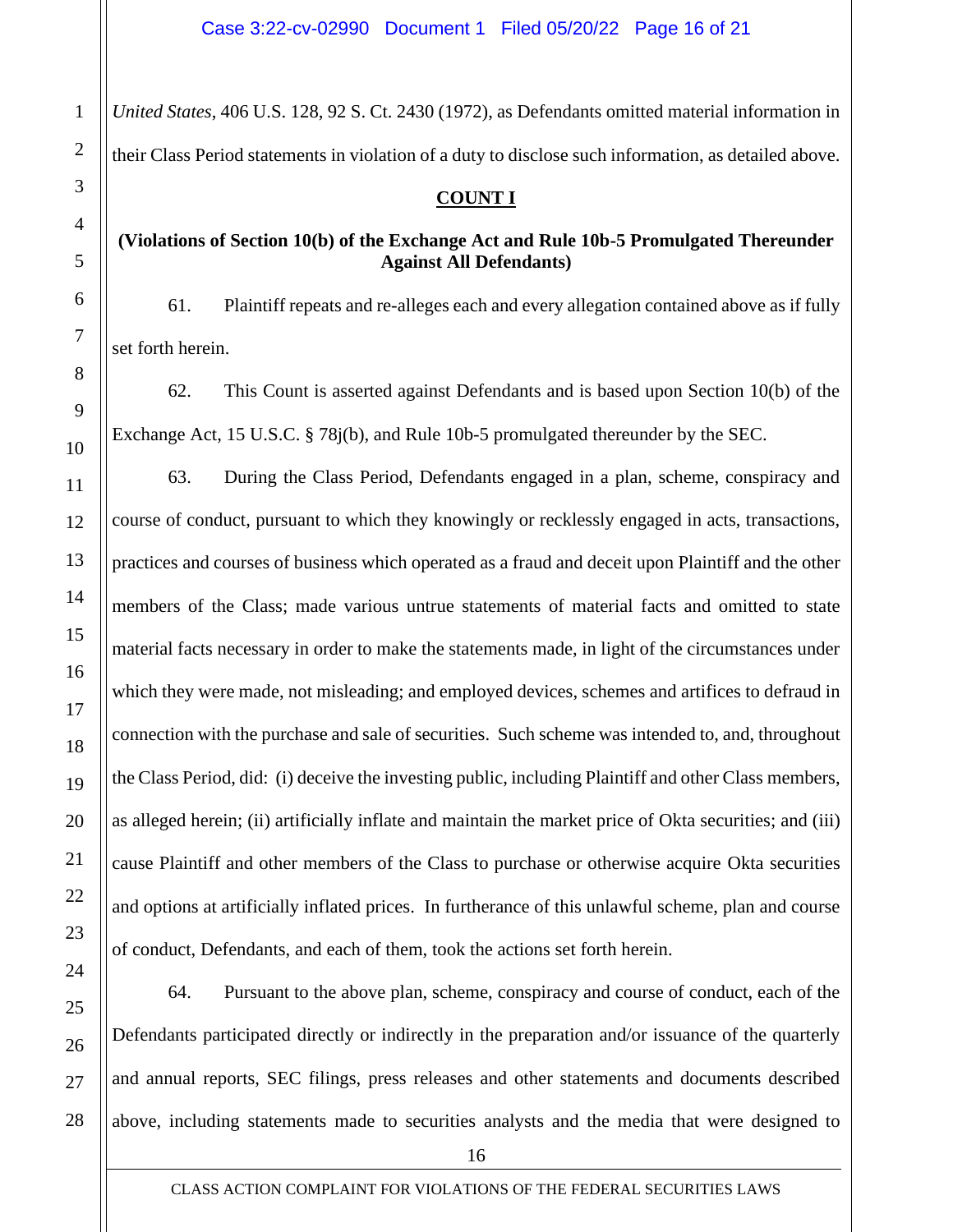influence the market for Okta securities. Such reports, filings, releases and statements were materially false and misleading in that they failed to disclose material adverse information and misrepresented the truth about Okta's finances and business prospects.

65. By virtue of their positions at Okta, Defendants had actual knowledge of the materially false and misleading statements and material omissions alleged herein and intended thereby to deceive Plaintiff and the other members of the Class, or, in the alternative, Defendants acted with reckless disregard for the truth in that they failed or refused to ascertain and disclose such facts as would reveal the materially false and misleading nature of the statements made, although such facts were readily available to Defendants. Said acts and omissions of Defendants were committed willfully or with reckless disregard for the truth. In addition, each Defendant knew or recklessly disregarded that material facts were being misrepresented or omitted as described above.

66. Information showing that Defendants acted knowingly or with reckless disregard for the truth is peculiarly within Defendants' knowledge and control. As the senior managers and/or directors of Okta, the Individual Defendants had knowledge of the details of Okta's internal affairs.

67. The Individual Defendants are liable both directly and indirectly for the wrongs complained of herein. Because of their positions of control and authority, the Individual Defendants were able to and did, directly or indirectly, control the content of the statements of Okta. As officers and/or directors of a publicly-held company, the Individual Defendants had a duty to disseminate timely, accurate, and truthful information with respect to Okta's businesses, operations, future financial condition and future prospects. As a result of the dissemination of the aforementioned false and misleading reports, releases and public statements, the market price of Okta securities was artificially inflated throughout the Class Period. In ignorance of the adverse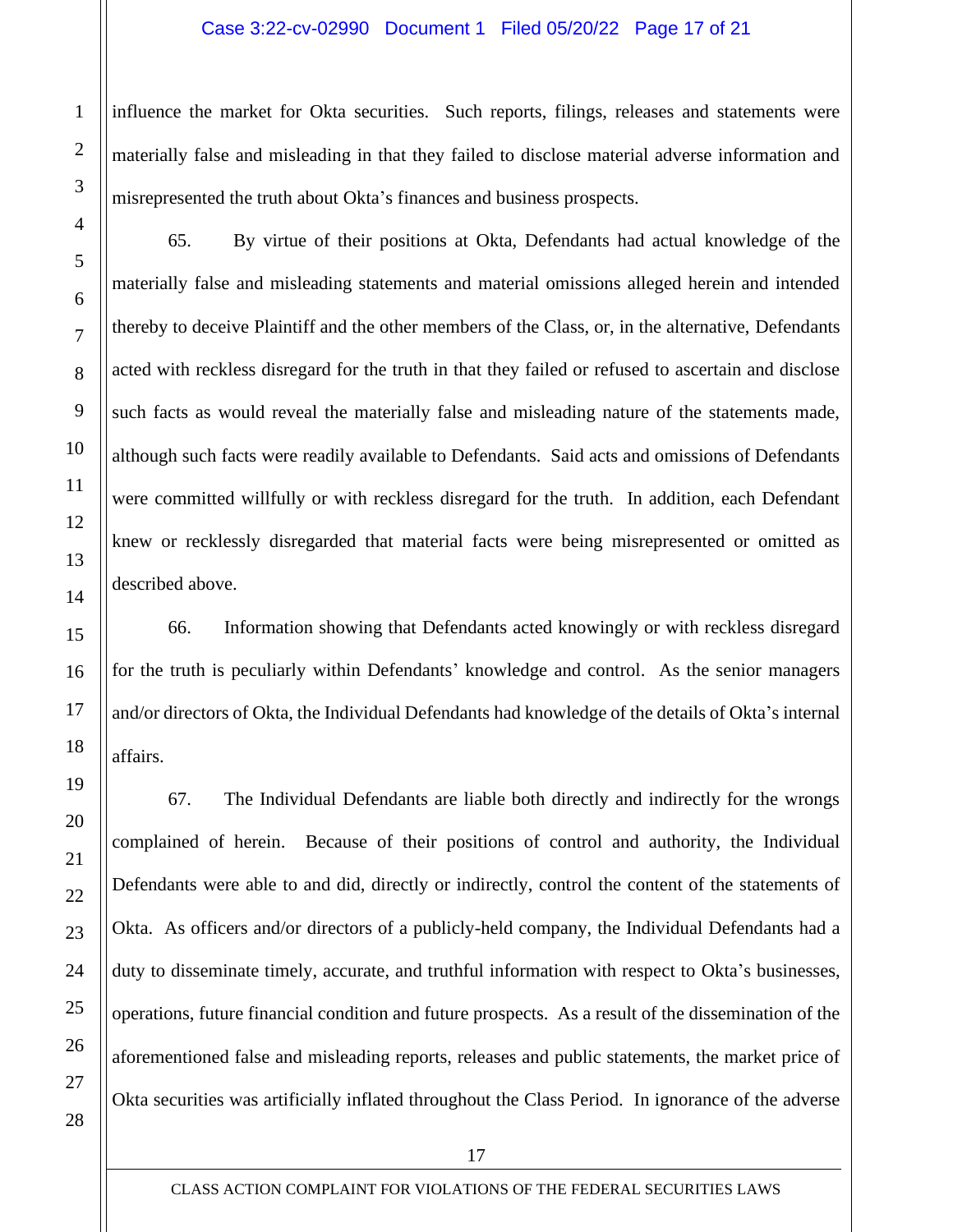#### Case 3:22-cv-02990 Document 1 Filed 05/20/22 Page 18 of 21

facts concerning Okta's business and financial condition which were concealed by Defendants, Plaintiff and the other members of the Class purchased or otherwise acquired Okta securities at artificially inflated prices and relied upon the price of the securities, the integrity of the market for the securities and/or upon statements disseminated by Defendants, and were damaged thereby.

68. During the Class Period, Okta securities were traded on an active and efficient market. Plaintiff and the other members of the Class, relying on the materially false and misleading statements described herein, which the Defendants made, issued or caused to be disseminated, or relying upon the integrity of the market, purchased or otherwise acquired shares of Okta securities at prices artificially inflated by Defendants' wrongful conduct. Had Plaintiff and the other members of the Class known the truth, they would not have purchased or otherwise acquired said securities, or would not have purchased or otherwise acquired them at the inflated prices that were paid. At the time of the purchases and/or acquisitions by Plaintiff and the Class, the true value of Okta securities was substantially lower than the prices paid by Plaintiff and the other members of the Class. The market price of Okta securities declined sharply upon public disclosure of the facts alleged herein to the injury of Plaintiff and Class members.

69. By reason of the conduct alleged herein, Defendants knowingly or recklessly, directly or indirectly, have violated Section 10(b) of the Exchange Act and Rule 10b-5 promulgated thereunder.

70. As a direct and proximate result of Defendants' wrongful conduct, Plaintiff and the other members of the Class suffered damages in connection with their respective purchases, acquisitions and sales of the Company's securities during the Class Period, upon the disclosure that the Company had been disseminating misrepresented financial statements to the investing public.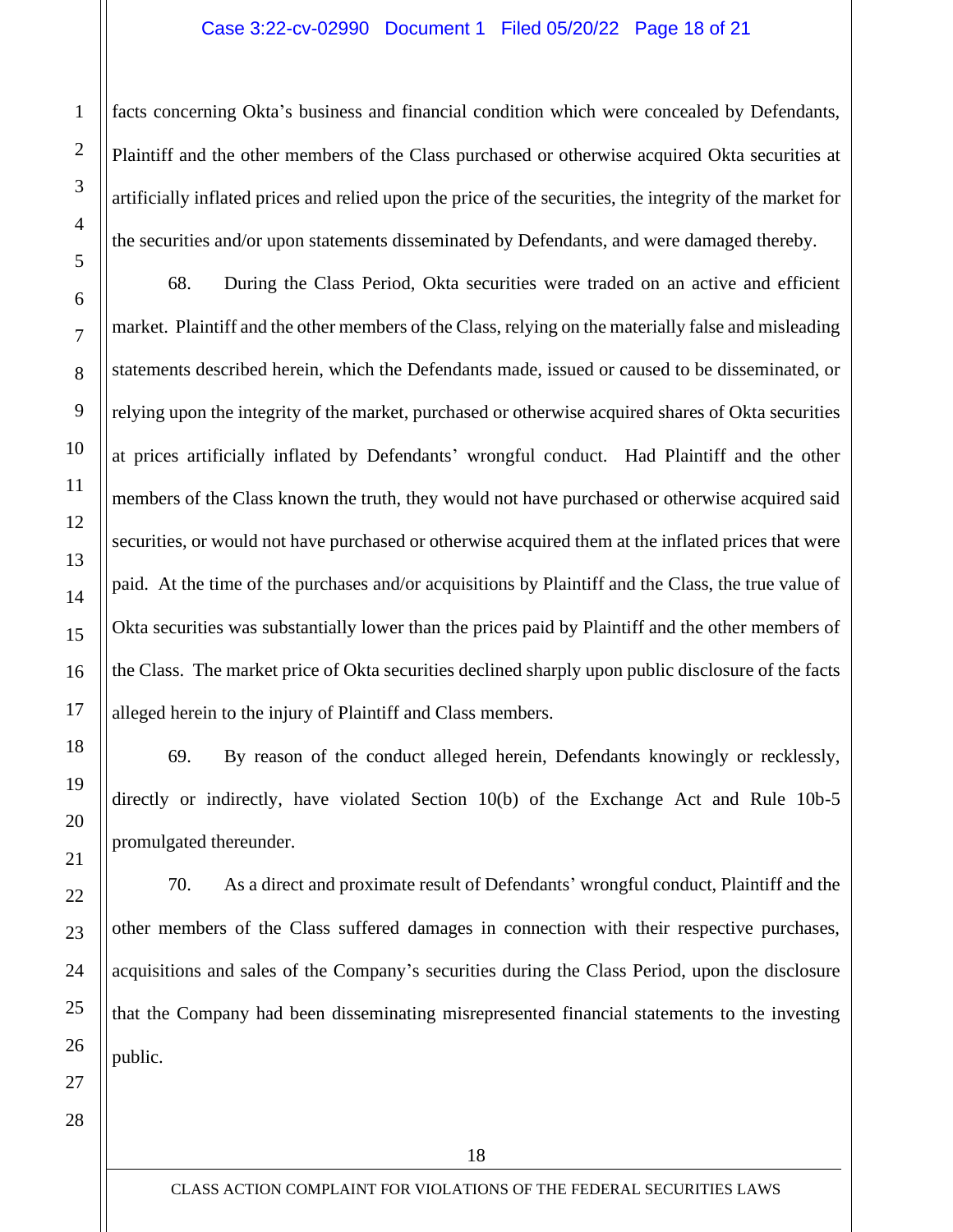# **COUNT II**

# **(Violations of Section 20(a) of the Exchange Act Against the Individual Defendants)**

71. Plaintiff repeats and re-alleges each and every allegation contained in the foregoing paragraphs as if fully set forth herein.

72. During the Class Period, the Individual Defendants participated in the operation and management of Okta, and conducted and participated, directly and indirectly, in the conduct of Okta's business affairs. Because of their senior positions, they knew the adverse non-public information about Okta's misstatement of income and expenses and false financial statements.

73. As officers and/or directors of a publicly owned company, the Individual Defendants had a duty to disseminate accurate and truthful information with respect to Okta's financial condition and results of operations, and to correct promptly any public statements issued by Okta which had become materially false or misleading.

74. Because of their positions of control and authority as senior officers, the Individual Defendants were able to, and did, control the contents of the various reports, press releases and public filings which Okta disseminated in the marketplace during the Class Period concerning Okta's results of operations. Throughout the Class Period, the Individual Defendants exercised their power and authority to cause Okta to engage in the wrongful acts complained of herein. The Individual Defendants, therefore, were "controlling persons" of Okta within the meaning of Section 20(a) of the Exchange Act. In this capacity, they participated in the unlawful conduct alleged which artificially inflated the market price of Okta securities.

75. Each of the Individual Defendants, therefore, acted as a controlling person of Okta. By reason of their senior management positions and/or being directors of Okta, each of the Individual Defendants had the power to direct the actions of, and exercised the same to cause, Okta to engage in the unlawful acts and conduct complained of herein. Each of the Individual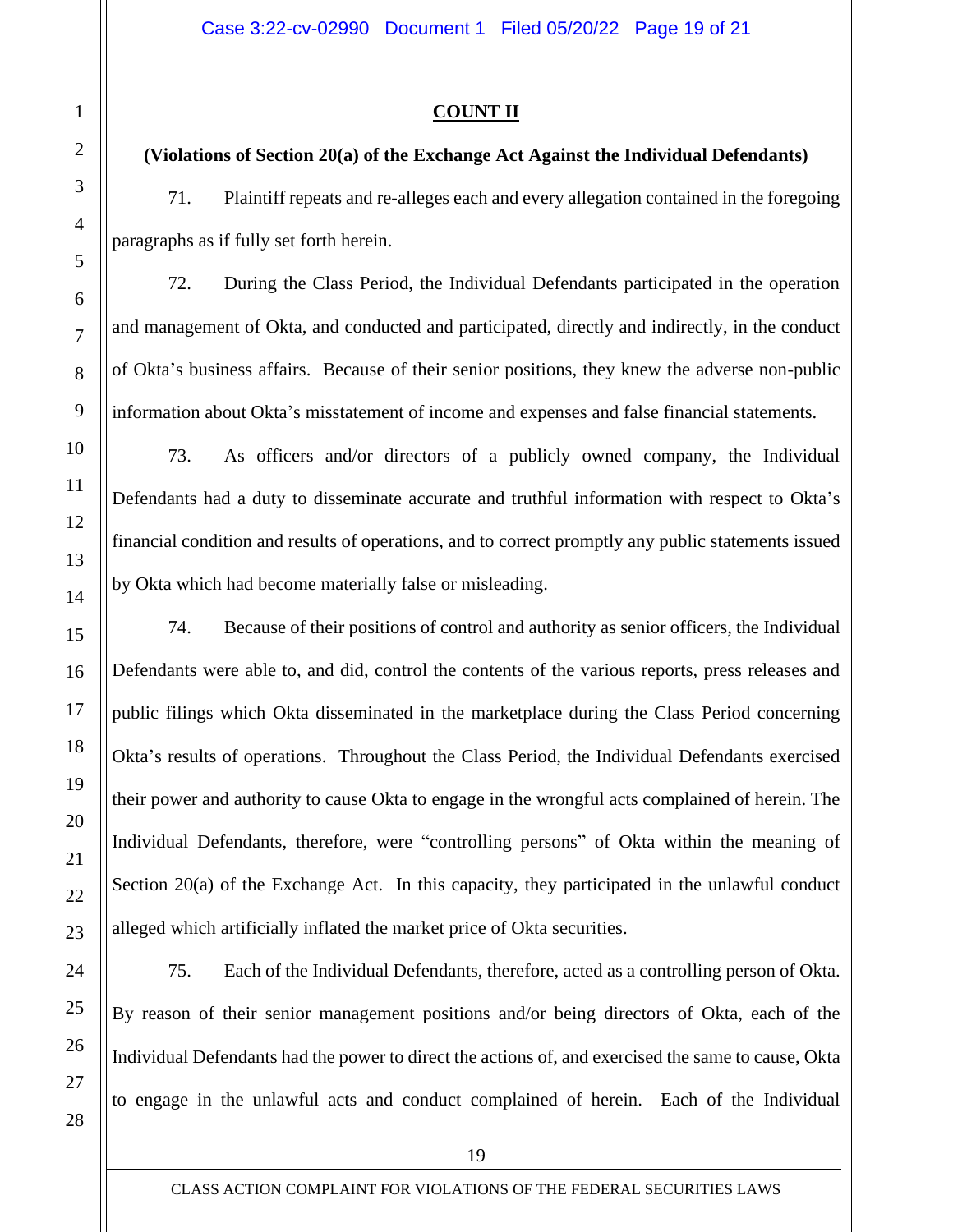## Case 3:22-cv-02990 Document 1 Filed 05/20/22 Page 20 of 21

Defendants exercised control over the general operations of Okta and possessed the power to control the specific activities which comprise the primary violations about which Plaintiff and the other members of the Class complain.

76. By reason of the above conduct, the Individual Defendants are liable pursuant to Section 20(a) of the Exchange Act for the violations committed by Okta.

**PRAYER FOR RELIEF**

**WHEREFORE**, Plaintiff demands judgment against Defendants as follows:

A. Determining that the instant action may be maintained as a class action under Rule 23 of the Federal Rules of Civil Procedure, and certifying Plaintiff as the Class representative;

B. Requiring Defendants to pay damages sustained by Plaintiff and the Class by reason of the acts and transactions alleged herein;

C. Awarding Plaintiff and the other members of the Class prejudgment and postjudgment interest, as well as their reasonable attorneys' fees, expert fees and other costs; and

D. Awarding such other and further relief as this Court may deem just and proper.

# **DEMAND FOR TRIAL BY JURY**

Plaintiff hereby demands a trial by jury.

Dated: May 20, 2022 Respectfully submitted,

1

2

3

4

5

6

7

8

9

10

11

12

13

14

15

16

17

18

19

20

21

22

23

24

25

26

27

28

POMERANTZ LLP

*/s/ Jennifer Pafiti* Jennifer Pafiti (SBN 282790) 1100 Glendon Avenue, 15th Floor Los Angeles, California 90024 Telephone: (310) 405-7190 jpafiti@pomlaw.com POMERANTZ LLP Jeremy A. Lieberman (*pro hac vice* application forthcoming) J. Alexander Hood II (*pro hac vice* application forthcoming)